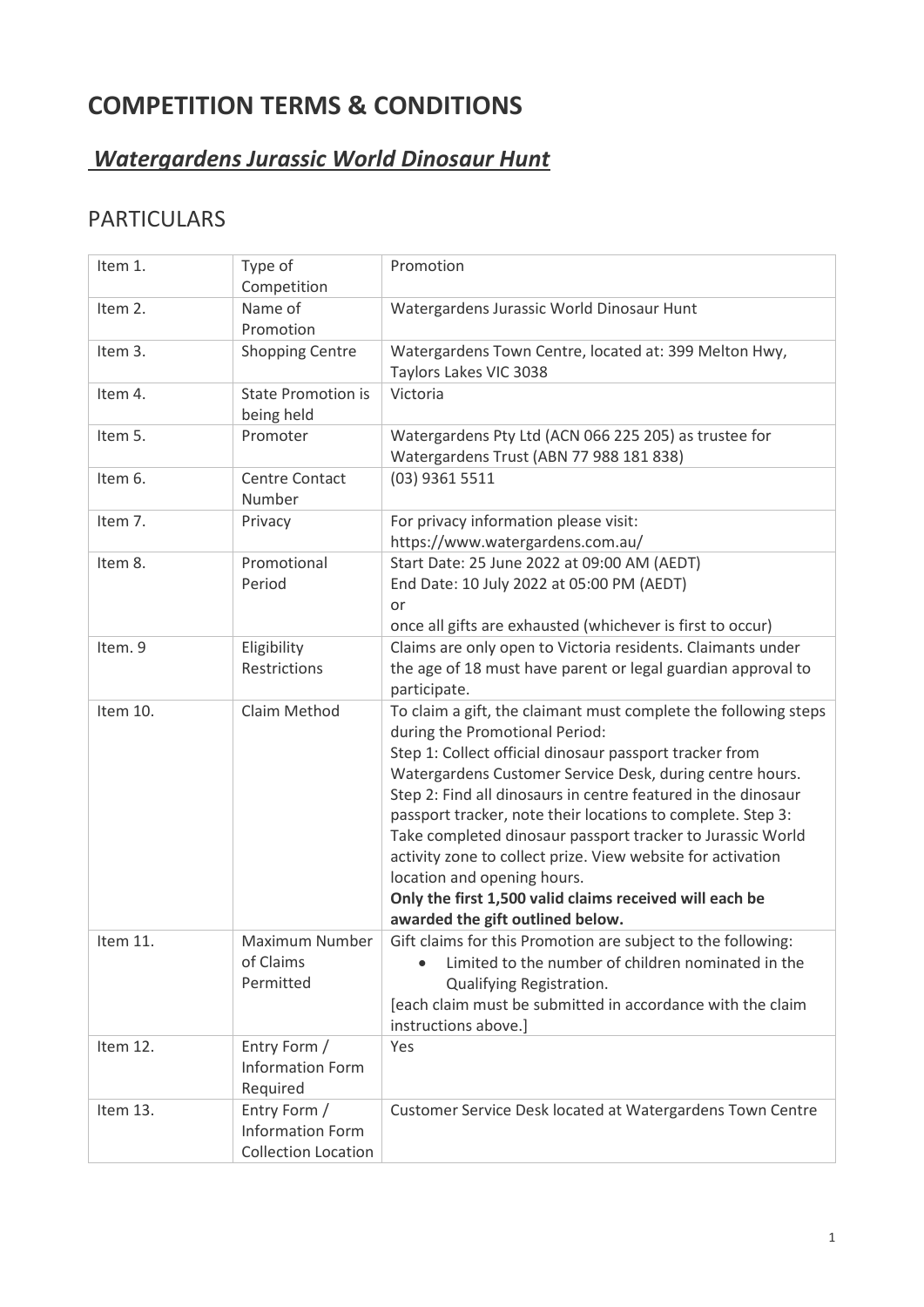| Item 14. | Purchase Receipt<br>Validation<br>Required                                                                                                                | <b>No</b>                                                                                                                                                                                                                                                                                                                    |
|----------|-----------------------------------------------------------------------------------------------------------------------------------------------------------|------------------------------------------------------------------------------------------------------------------------------------------------------------------------------------------------------------------------------------------------------------------------------------------------------------------------------|
| Item 15. | <b>Total Gift Pool</b><br>Value                                                                                                                           | \$6,000.00 AUD                                                                                                                                                                                                                                                                                                               |
| Item 16. | Number of Gifts                                                                                                                                           | 1,500                                                                                                                                                                                                                                                                                                                        |
| Item 17. | Number of Gift<br>Participants                                                                                                                            | 1,500                                                                                                                                                                                                                                                                                                                        |
| Item 18. | <b>Gift Description</b>                                                                                                                                   | 1 x dinosaur activity booklet. Exact inclusions in the pack will<br>be determined by the Promoter.                                                                                                                                                                                                                           |
| Item 19. | <b>Gift Delivery</b>                                                                                                                                      | Collect from the Jurassic World activity zone during activation<br>opening hours, while stocks last until the allocation of Gifts is<br>exhausted.                                                                                                                                                                           |
| Item 20. | <b>Gifts Restrictions</b>                                                                                                                                 | As per the below Terms & Conditions of the Competition<br>unless the Gift is a cash gift the gift(s) are not redeemable for<br>cash or transferable; If the gift(s) includes participation by a<br>Participants companion the companion must comply with any<br>conditions specified by the Promoter (e.g. age restriction). |
| Item 21. | Personal<br>Information<br>Required from<br>Participant                                                                                                   | <b>Full Name and Email Address</b>                                                                                                                                                                                                                                                                                           |
| Item 22. | Centre's Use of<br>Personal<br>Information                                                                                                                | Conducting the Competition or Promotion; Carrying Out<br>Marketing the Competition or Promotions Activities and<br>Adding the Details of the Participant to the Centre Database                                                                                                                                              |
| Item 23. | If the Gift is a Gift<br>Card (or another<br>Gift which has<br>conditions<br>attached), where<br>can the terms and<br>conditions for the<br>Gift be found | https://www.watergardens.com.au/                                                                                                                                                                                                                                                                                             |
| Item 24. | List of<br>Participating<br><b>Stores Required</b>                                                                                                        | <b>No</b>                                                                                                                                                                                                                                                                                                                    |
| Item 25. | List of Non-<br>Participating<br>Stores                                                                                                                   | No                                                                                                                                                                                                                                                                                                                           |
| Item 26. | Eligible<br>Transaction<br>exclusions                                                                                                                     | No                                                                                                                                                                                                                                                                                                                           |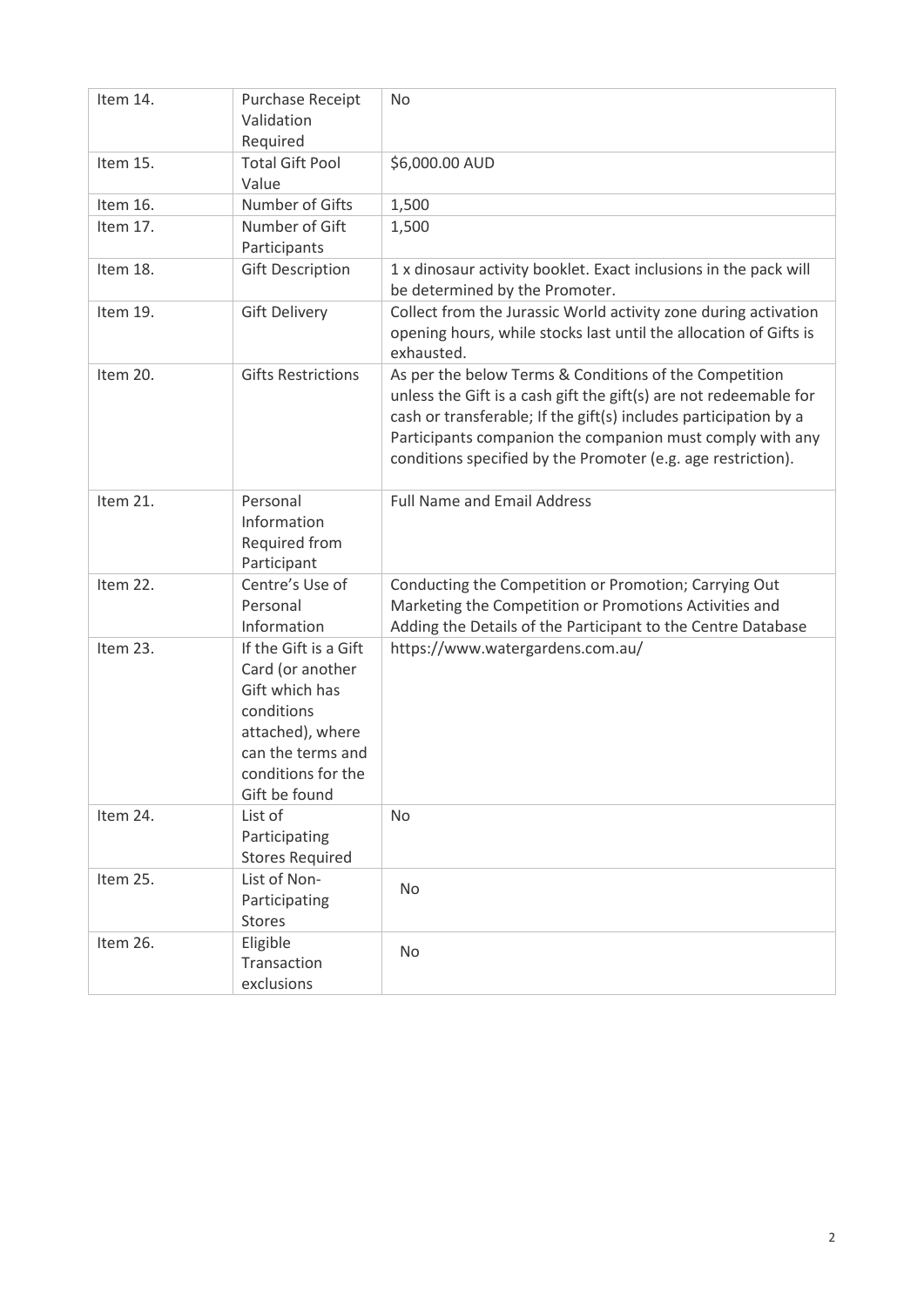### **TERMS AND CONDITIONS**

#### **Participation in the Promotion**

- 1. By participating in the Promotion, the Participant agrees to these Terms and Conditions.
- 2. The Participant may enter the Promotion the number of times specified in the Maximum Number of Entries Permitted during the Promotion Period.
- 3. To participate in the Promotion, the Eligible Person must during the Promotion Period:
	- (a) To enter the Promotion, the Eligible Person must complete the Entry Method for Eligible Entry specified during the Promotion, Period; and
	- (b) if the Eligible Person is under the age of 18 years, be consented to by a parent or guardian of the Eligible Person and any relevant consent form signed where applicable.
- 4. For Promotions which include Participating Retailers the Promoter (in its sole discretion) has the right to add or to remove from the list of Participating Retailers at any time.

#### **The Promotion**

5. The Promotion will be conducted at the Centre during the Promotion Period. The Promotion will end on expiration of the Promotion Period or when all Gifts have been exhausted, whichever is sooner.

#### **Eligibility**

- 6. The Promotion is only open to Eligible Persons.
- 7. The Promoter reserves the right, at any time, to verify the eligibility of any Participant (including a Participant's identity, age and place of residence) and to disqualify any Participant who does not comply strictly with these Terms and Conditions or who tampers with the entry process. Incomplete, indecipherable or illegible entries will be deemed invalid. If requested by the Promoter, a Participant must provide the Promoter with evidence of eligibility. Failure by the Promoter to enforce any of its rights at any stage does not constitute a waiver of those rights.

#### **The Gift**

- 8. There will be the number of Gifts specified available for recipients of a Gift (**Gift Recipients**).
- 10. Where the use of the Gift is subject to the terms and conditions of a Gift provider other than the Centre, any dispute in relation to those terms and conditions must be directed to that party and the Promoter has no responsibility for resolving such disputes.
- 11. If a Gift Recipient is under the age of 18 years, the parent or guardian of the Gift Recipient who gave permission for entry into the Promotion will be deemed to be a Gift Recipient for the purposes of the Promotion.
- 12. Customer Service have the right to refuse issue.
- 13. The Gifts are not transferable, refundable or exchangeable and cannot be taken as cash.

#### **Other General Terms**

- 14. All Promotion entries are the property of the Promoter.
- 15. If any Gift is not allocated by the end of the Promotion Period, the Promotion Period may be extended at the Promoter's discretion.
- 16. The Promoter Entities shall not be liable (including, without limitation, in negligence) for:
	- (a) any loss or damage whatsoever that is suffered (including, but not limited to, indirect or consequential loss); or
	- (b) any personal injury suffered or sustained,

during the course of participating in this Promotion or using the Gift, except for and to the extent that any liability cannot be excluded by law.

- 17. Each Participant indemnifies and keeps indemnified the Promoter Entities and Facebook and Instagram against all claims, losses, damages, costs and expenses suffered or incurred by the Promoter Entities or any third parties arising out of the breach of these Terms and Conditions by the Participant, the conduct of the Participant in the Gift or the use of the Gift by the Participant.
- 18. If this Promotion is interfered with in any way or is not capable of being conducted as reasonably anticipated due to any reason beyond the reasonable control of the Promoter, the Promoter reserves the right, in its sole discretion, to the fullest extent permitted by law and subject to any written directions from a regulatory authority (if any) to:
	- (a) disqualify any Participant; and/or
	- (b) modify, suspend, terminate or cancel the Promotion as appropriate.
- 19. If for any reason any aspect of this Promotion is not capable of running as planned, including by reason of computer virus, communications network failure, bugs, tampering, unauthorised intervention, fraud, technical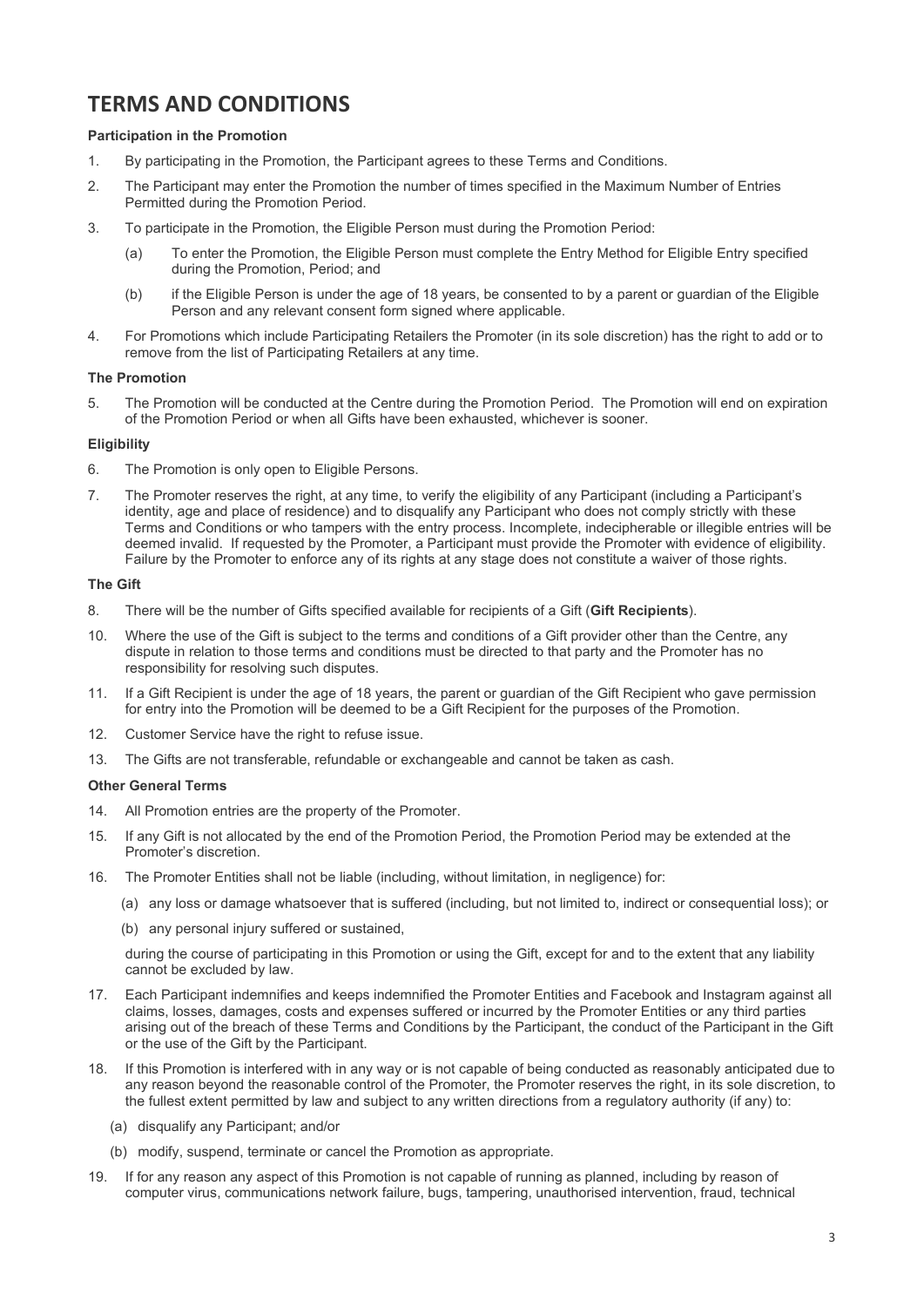failure or any cause beyond the control of the Promoter, the Promoter may in its sole discretion cancel, terminate, modify or suspend the Promotion and invalidate any affected entries, or suspend or modify a Prize.

#### **Privacy**

- 20. Under the *Privacy Act 1998* (Cth), the Promoter must notify Participants of certain matters when it collects personal information about them including how it plans to use or disclose it. If a Participant chooses to enter or take part in the Promotion, the Participant may be required to provide the Promoter with personal information about themselves such as the Participant's full name, amount of transaction and store of transaction.
- 21. The Promoter will collect, use and disclose the personal information which the Participant has provided for the purpose of adding the Participant's details to the Centre's database.
- 22. The Promoter will collect, use and disclose the personal information which the Participant has provided for the purpose of carrying out the Promotion in particular and in general for notification and promotion of Gifts.
- 23. By entering the Promotion, the Participant consents to the collection, use and disclosure of his or her personal information in the manner outlined in these Terms and Conditions.
- 24. If a Participant would prefer that the Promoter does not use or disclose the Participant's personal information in the way outlined in these Terms and Conditions and/or retain their personal information for the purposes described herein, the Participant should contact the Promoter**.**
- 25. A Participant has the right to access, in most circumstances, personal information which the Promoter holds about the Participant. A Participant may contact the Promoter to ask for access to the Participant's personal information, or if the Participant has a complaint concerning a Participant's information privacy. The Promoter may deny the participant's request for access in some circumstances. If the Promoter does this, it will tell the Participant why.
- 26. The Promoter's Privacy Policy contains further information on its processes in relation to access to and correction of personal information, about how a Participant may complain about a breach of the Australian Privacy Principles and how the Promoter will deal with such a complaint. The Promoter's Privacy Policy is available a[t the Centre's](http://www.pacificwerribee.com.au/)  [website.](http://www.pacificwerribee.com.au/)
- 27. If a Participant considers that any personal information that the Promoter holds about the Participant is inaccurate or if at any time the Participant's details change, the Participant may contact the Promoter and the Promoter will take reasonable steps to ensure that such personal information is corrected. The Promoter will take reasonable steps to keep personal information secure from misuse, interference, loss or unauthorised access, modification or disclosure.

#### **Definitions**

**"Centre"** means the Centre specified.

**"Eligible Person"** means an individual who:

- (a) is a resident of the relevant state/territory the Centre is located within;
- (b) if under 18 years of age, has a parent or guardian's permission to participate in the Promotion;
- (c) is not a Non-Eligible Person; and
- (d) submits a Qualifying Registration.

**"Eligible Transaction"** means a transaction made by an Eligible Person who makes a purchase at a Participating Retailer during the Competition Period. For the avoidance of doubt, payment for services (e.g. electricity, gas, telephone), registrations (e.g. motor vehicle registration), premiums (e.g. insurance and health fund premiums), rates, electronic receipts (on phones) or 'click and collect" (online purchases), subscriptions, medical and cosmetic services, TAB, liquor and cigarette purchases, deposits or payments to financial institutions or any similar payments (including payments made to Australia Post, lay-by transactions, newsagency and lotteries purchases) will not qualify as an Eligible Transaction.

**"Non-Eligible Person"** means the following:

- (a) owners and managers of the Centre;
- (b) retailers of the Centre;
- (c) suppliers, associated companies and agencies of the Centre;
- (d) the employees or contractors of the persons and entities in paragraphs  $(a) (c)$ ; and
- (e) any spouse, child, de facto or any other person living at the same premises as any of the persons mentioned in paragraphs  $(a) - (d)$ .

**"Gift"** means one of gift or any substitute Gift of a similar replacement type and value as determined by the Promoter. Entrants may only receive one (1) Gift.